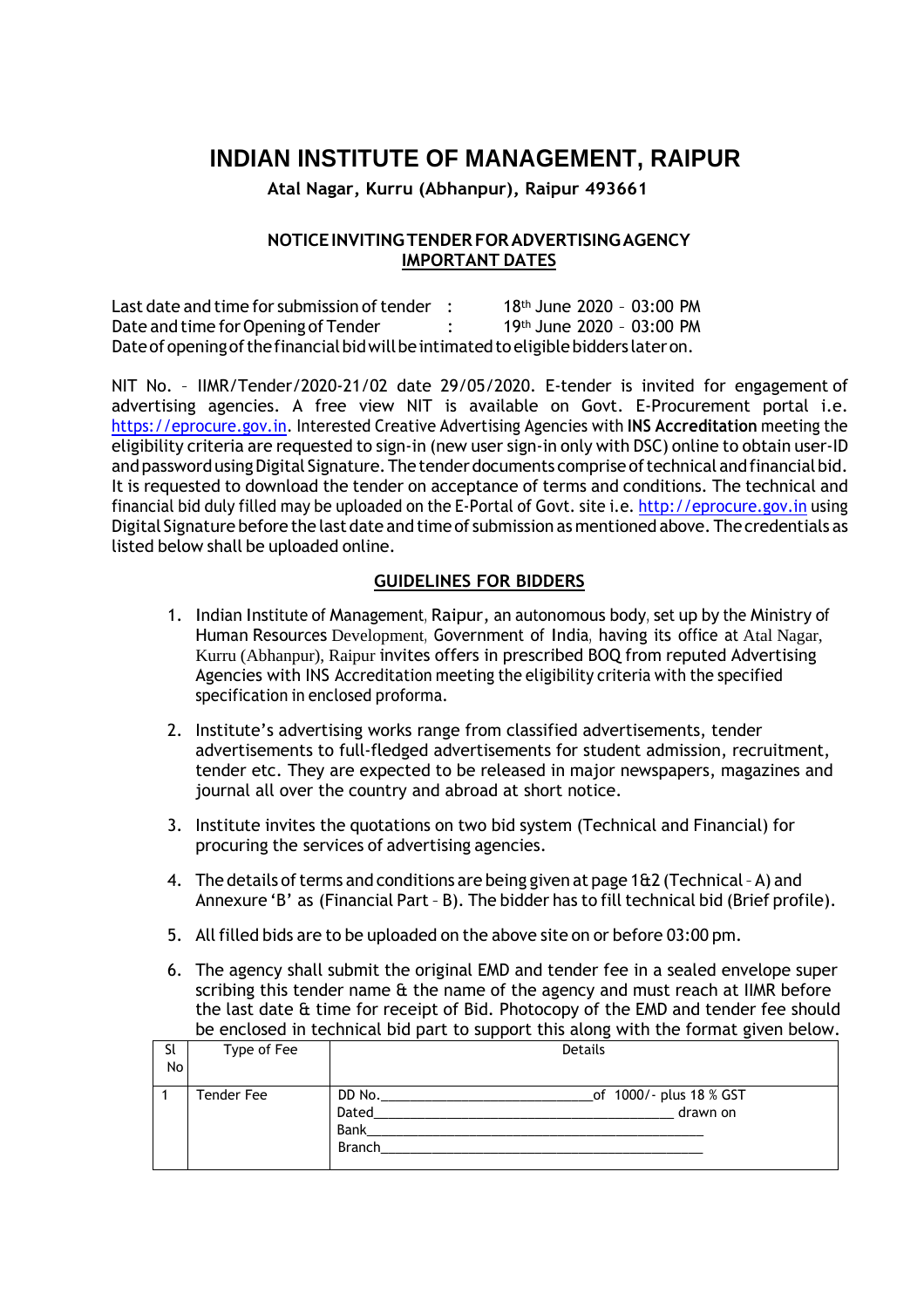| Earnest | DD No.<br>of $1,00,000$ /- (Rupees One Lakh only) of |          |
|---------|------------------------------------------------------|----------|
| Money   | Dated                                                | drawn on |
| Deposit | Bank                                                 |          |
| (EMD)   | <b>Branch</b>                                        |          |

- DD will be made in favor of "Indian Institute of Management Raipur" payable at Raipur.
- Tender fee & EMD will be exempted for NSIC / MSME.

## **A. Eligibility Criteria**

The advertising agency should have:

- 1. The advertising agency is required to have good infrastructure and have adequate experience in the field. These should include the creation of artwork, conceptualization, designing, translation (mainly English to Hindi & vice versa), editing and release of advertisements in various publications.
- 2. Accreditation of Indian Newspaper Society (INS) for Press Advertisement (updated documentary evidence to this effect should be enclosed).
- 3. The agency should have a registered office with state of art infrastructure and manpower/creative personnel/department (enclose organizational structure).
- 4. Resource to handle full-fledged multi-lingual publicity campaigns with a high standard of creativity in advertising befitting the expectations of a premier professional institute.
- 5. Proficiency and proof-reading facilities in major Indian languages.
- 6. Minimum 5(five) years of experience in advertising with experience of work undertaken for Government / Public Sector Undertakings / Autonomous Body and Professional Education Institute. The bidder should have minimum similar active five clients at present. (Documentary evidence, work orders/certificates, to this effect should be enclosed)
- 7. Average Turn over in last 3 (three) financial years (2016-17, 2017-18 & 2018-19) shall not be less than three Crores. A self-attested copy of certificate issued by a Chartered Accountant or Audited Annual Report shall be enclosed.
- 8. The advertising agency applying for empanelment should not have been blacklisted by any organization at any point in time. An undertaking in this regard should be submitted duly signed by the authorized person of the organization
- 9. The agency should have valid GST registration (documentary evidence to be submitted).
- 10. The Institute advertisements will be published on corporate rate offered by various publications. Only the rate of discount on corporate rate shall be quoted in the Financial-Bid as per the terms & conditions mentioned in the financial bid part.

## **B. Terms and Conditions**

- 1. Agency will be empaneled initially for a period of one year, which may be extended further period of 2 (Two) year (on yearly basis), subject to satisfactory performance of the agency and on mutual consent.
- 2. Institute also reserves the right to modify the terms and conditions for empaneled agencies during the contract/renewal of the contract.
- 3. The empaneled advertising agency is expected to maintain a high level of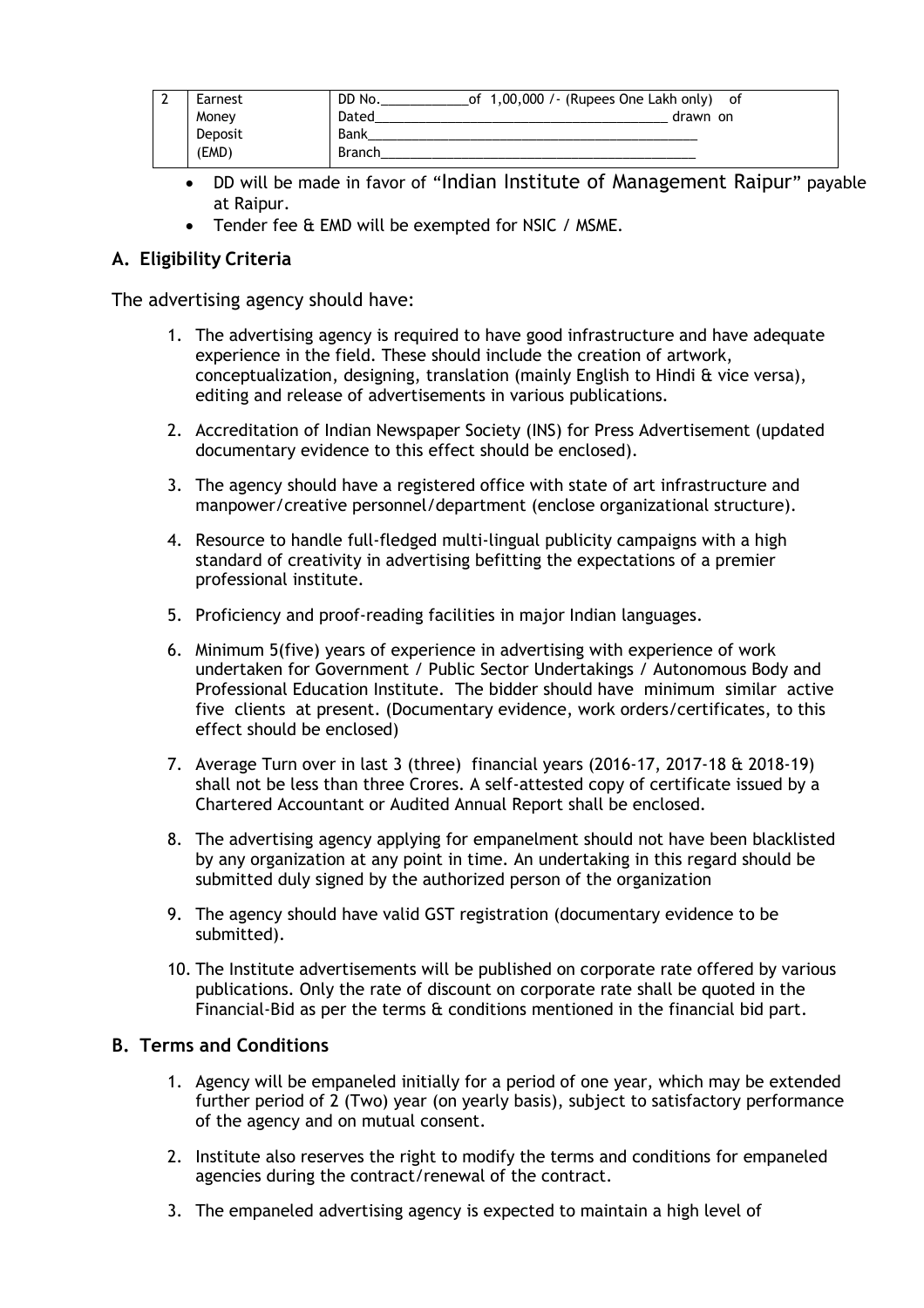professional ethics and will not act in any manner, which is detrimental to the Institute's interest. Agency will maintain confidentiality on matters disclosed to it for publication till proper instructions are issued for publication. IIM Raipur reserves the right to impose a penalty in case of any violation of the above.

- 4. The agency should be able to execute all kinds of advertising assignments.
- 5. Selection of artwork will be entirely on Institute's discretion and IIM Raipur will not pay any charges for submission of artwork.
- 6. IIM Raipur reserves the right to make necessary modifications to the selected artwork, concept etc., and the concerned advertising agency will be required to carry out the modifications suggested in the artwork.
- 7. All the advertisement concerning the Institute shall be issued with the prior approval of the IIM Raipur.
- 8. If the advertisement is misprinted or published differently from the approved one, the Agency will publish corrigendum/correct advertisement etc. thereof at their own cost at the earliest (within a week).
- 9. Translation of advertisement matter, whenever required, will be done by the Agency free of cost and the agency will be responsible for the same.
- 10. The payment shall be made within 30 days after receipt of the final bill of the empaneled agency duly supported by all the newspaper clippings (in original) & invoice of the original publication (newspaper agency). GST will be payable extra to empaneled agency only as per the condition mentioned in financial bid.
- 11. One or more agency/ies may be empaneled.
- 12. Earnest Money Deposit of unsuccessful bidders will be returned without any interest after completion of tender process. Earnest Money Deposit of successful bidder will be kept as Security Deposit for 60 months. MSME registered agency will have to deposit Rs.1,00,000/- as security money within 15 days from the date of issue of the work order. The Security Deposit will be refunded after 2 months of the completion/termination of the contract.
- 13. MSME registered agency may be given exemption in tender fee and EMD. A copy of registration certificate is required to avail the exemption/relaxations.
- 14. No extra payment will be made for conceptualization, creation, designing and development of Advertisements issued in Newspapers/Magazines/Journals.
- 15. The empanelment of agency does not guarantee to get the job/work for the advertisement.
- 16. The institute shall have the discretion to give work to any empanelled agency selected through the tendering process and the Agency will have no right or claim for getting the job.
- 17. The performance of the Agency shall be regularly reviewed on the key parameters of creativity, initiative, competency and response time. In the event that the agency fails to meet the institute's requirements, the institute shall be constrained to terminate the empanelment with due notice of one month.
- 18. IIM Raipur reserves the right to empanel any other agency or cancel the empanelment without assigning any reason with due notice thereof even before the expiry of the period of empanelment.
- 19. The empanelled agency will not be allowed to engage any other Sub-agency to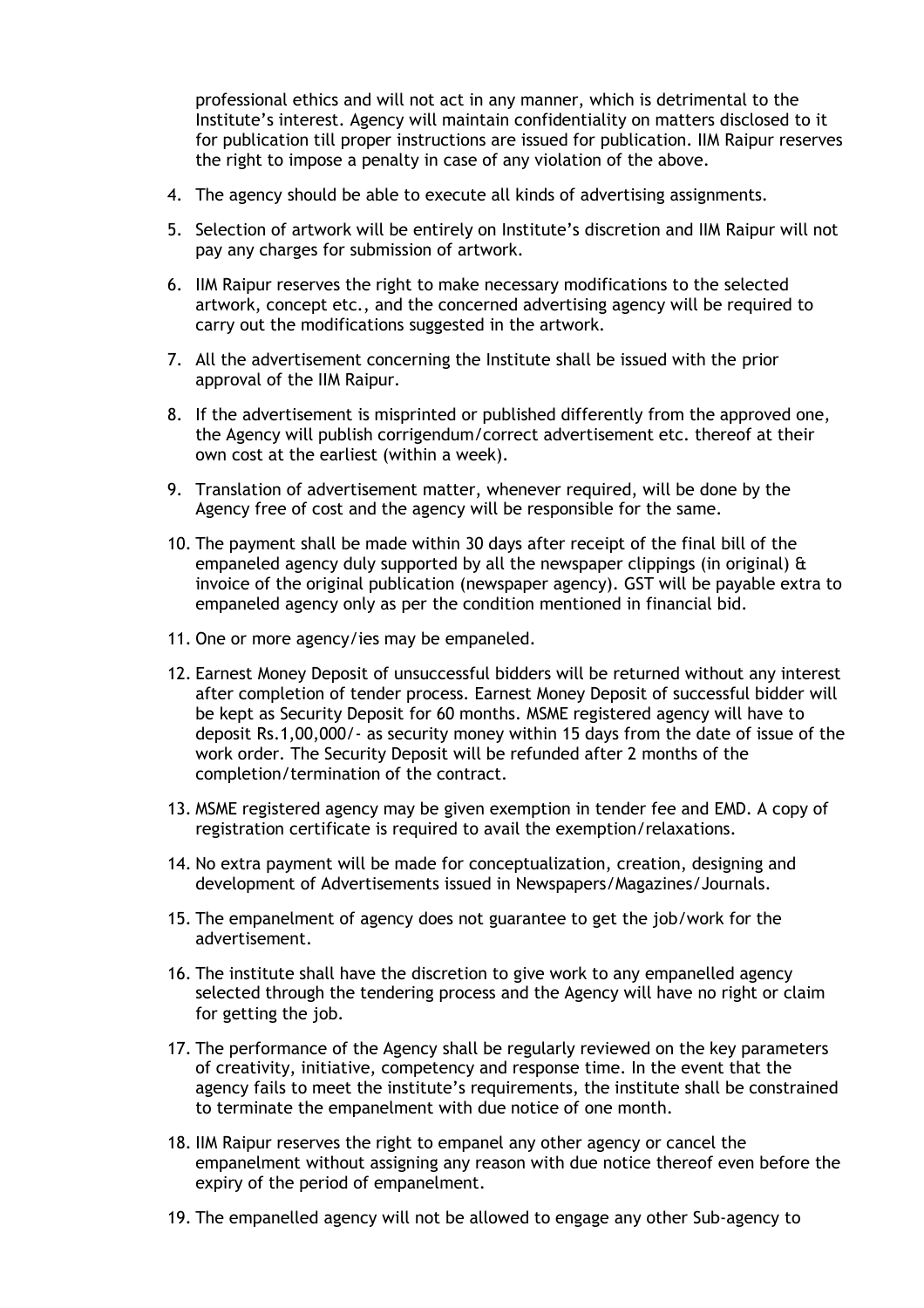execute the assigned work/job. In such event, the empanelment will be cancelled, and security money will also be forfeited.

- 20. The institute does not guarantee any minimum business or assignment which will depend on the requirements, financial resources available and the agency's performance.
- 21. In case of any dispute arising out of the terms and conditions of contract or assignment, the matter shall be referred to the Sole Arbitrator to be appointed by the Director, IIM Raipur and the award of the Sole Arbitrator shall be binding on both the parties to this agreement. Any legal dispute arising out of any breach of contract pertaining to this tender shall be settled in the court of competent jurisdiction located within the local limits of Raipur, Chhattisgarh.
- 22. IIM Raipur being a premier educational institute, many of the requirements could be of emergency in nature. The agency has to respond to such requirements at short notice despite holidays/beyond office hours.
- 23. It is clearly understood by the parties that no financial liability of any type is created by the issuance of the letter of empanelment.
- 24. Applications received after due date and time or without necessary documents will be rejected. Unopened bid would be returned to the bidder.
- 25. The Director of the Institute reserves the right to reject any of the offers without assigning any reasons thereof.
- 26. The decision of the Competent Authority, IIM Raipur will be final in all matters relating to empanelment and decision thereof.
- 27. IIM Raipur reserves the right to reject any application without assigning any reason.
- 28. The rate of discount shall only be mentioned by the bidder in the Financial bid except optional category for social media advertising.
- 29. The work for the social media advertisement via twitter, facebook, you tube, Instagram, linkedin, google plus etc. may be given to empaneled agency on the basis of reimbursement of actual bill amount & commission on agreed terms & conditions.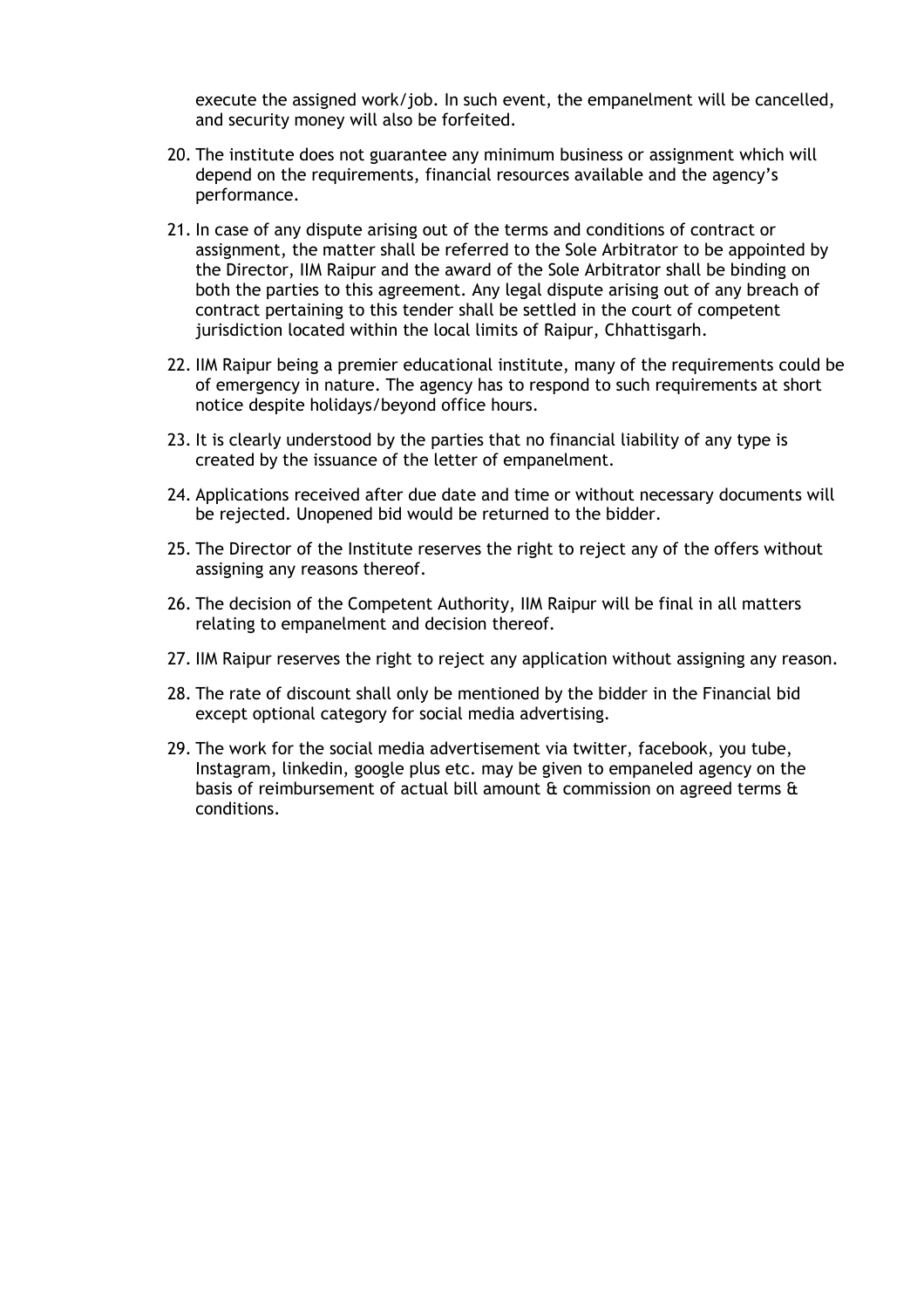## NIT No. IIMR/Tender/2020-21/02 date 29/05/2020. Technical Bid - (Part-'A') (To be printed on bidder's letterhead)

| Brief profile of the Advertising Agency (Please enclosed complete details of information)                                                                       |
|-----------------------------------------------------------------------------------------------------------------------------------------------------------------|
|                                                                                                                                                                 |
|                                                                                                                                                                 |
| 4. Registration number/Trade license number (if any): …………………………………………………                                                                                       |
|                                                                                                                                                                 |
|                                                                                                                                                                 |
| 7. Status of organization (Proprietary/Partnership/Private Limited/ Public Ltd Company: -------                                                                 |
|                                                                                                                                                                 |
|                                                                                                                                                                 |
| Name of the Representative(s) indicating designation, who would be calling on us and<br>attending to our jobs. (designation, email id and mobile phone number): |
|                                                                                                                                                                 |
| 12. Total number of employees: Creative --------------------- Other------------------                                                                           |
|                                                                                                                                                                 |
|                                                                                                                                                                 |
|                                                                                                                                                                 |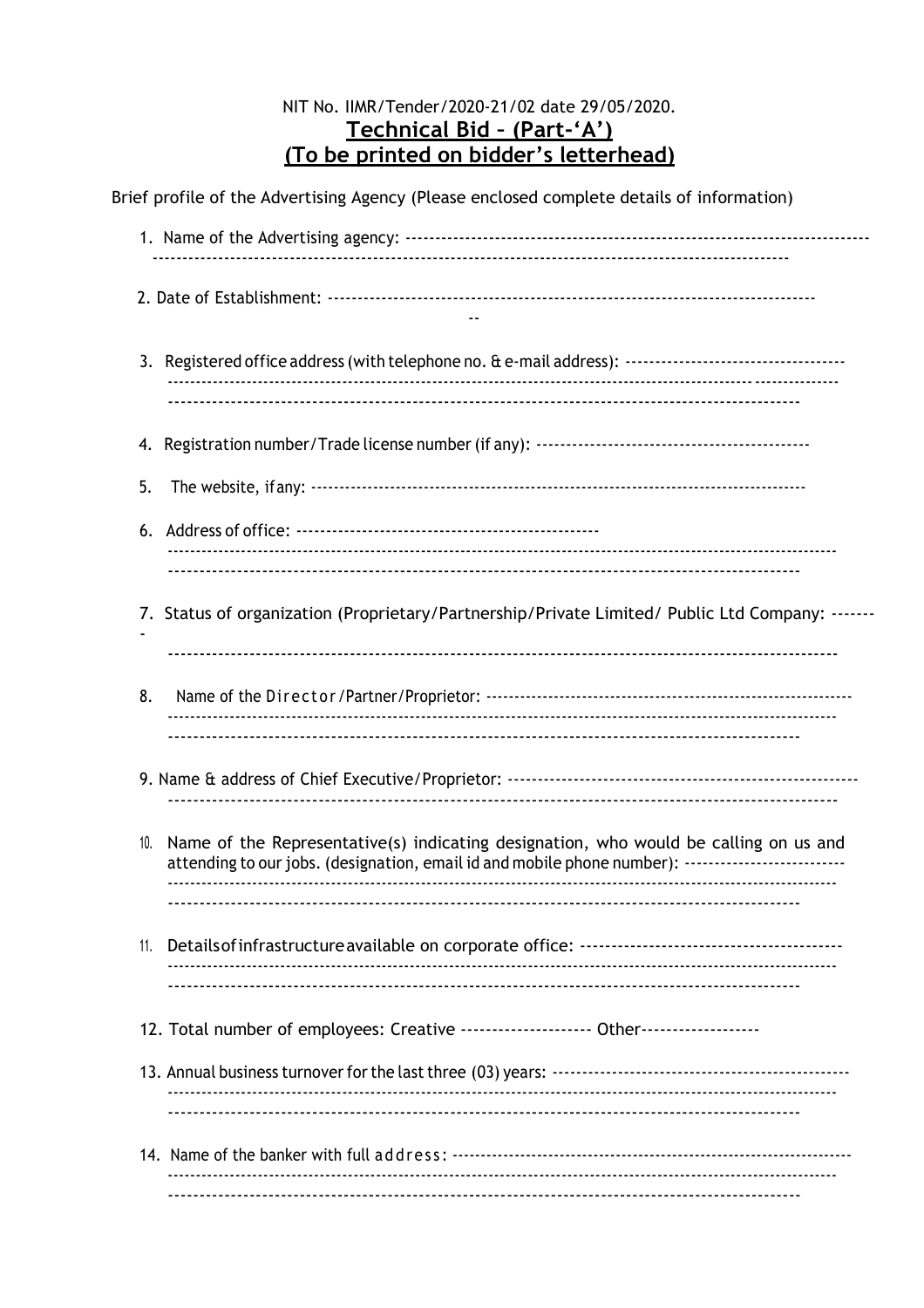15. Enclose a list(in below mentioned format) oflarge corporate clients, whom similar services are being provided, including Banks/PSUs/Autonomous Organization/Government Organization/ reputed companies/ Educational institutes, such as IIMs/IITs

| S. No.                                  | Name of the client | Period of contract<br>(Start date & End date) | Name, designation and<br>contact details of<br>concerned officials |  |  |  |
|-----------------------------------------|--------------------|-----------------------------------------------|--------------------------------------------------------------------|--|--|--|
|                                         |                    |                                               |                                                                    |  |  |  |
| The above list if enclosed at Annexure- |                    |                                               |                                                                    |  |  |  |

- 16. Credentials (List out major campaign handled): ----------------------------------------------------------- -----------------------------------------------------------------------------------------------------------------------
- 17. Whether the agency faced any litigation with any organization earlier, if yes kindly furnish the same with the name ofthe company and brief details of litigation. ------------------------------- -----------------------------------------------------------------------------------------------------------------------

#### **18. Essential for Technical Evaluation:**

Pleaseprovidethefollowinginformationandenclosedocumentaryevidenceinrespectofthe same:

(a) Minimum 5(five) years of experience in advertising with experience of work undertaken for Government / Public Sector Undertakings / Autonomous Body and Professional Education Institutes. The bidder should have minimum similar active five clients at present. (Documentary evidence, work orders/certificates, to this effect should be enclosed): -------------

---------- ------ ------------------------------------------------------------------------------------------------- ----------------------- -------------------------------------------------------------------------------------------

- (b) Minimum turnover of Rupees 3 crores annually for the last three years i.e., 2016-17, 2017-18 & 2018-19 in advertisement services. (A self-attested copy of certificate issued by a Chartered Accountant or Audited Annual Report shall be enclosed.): --------------------------------------------------------------------------------------------------------------------- --------------------------------
- (c) GST registration Number (Enclose certificate): -----------------------------------------
- (d) Do you have Accreditation of Indian Newspaper Society (INS) for Press Advertisement? If yes, please enclose valid updated documentary evidence to this effect. --------------
- (e) Do you have office in registered office, if yes, provide both the address and with contact numbers: ------------------------------------------------------------------------------------------- ------------------------------------------------------------------------------------------------------------------

 $-$ 

- (f) Are you ready to provide corporate rates for publication of advertisement (Yes/ No)? Thosewho are ready to provide discount shall only mention the percentage of discount in the Financial Bid: ------------------------------------------
- $(g)$  Have ever been blacklisted by any organization? If yes, provide details thereof. If no,pleaseenclosedanundertakingstatingthatyouhaveneverbeenblacklistedby anyorganizationatanypointoftime.--------------------------------------------------------- --------------------
- (h) Have your enclosed signed copy of the full tender document and Declaration by Bidder (format is given on next page): -------------------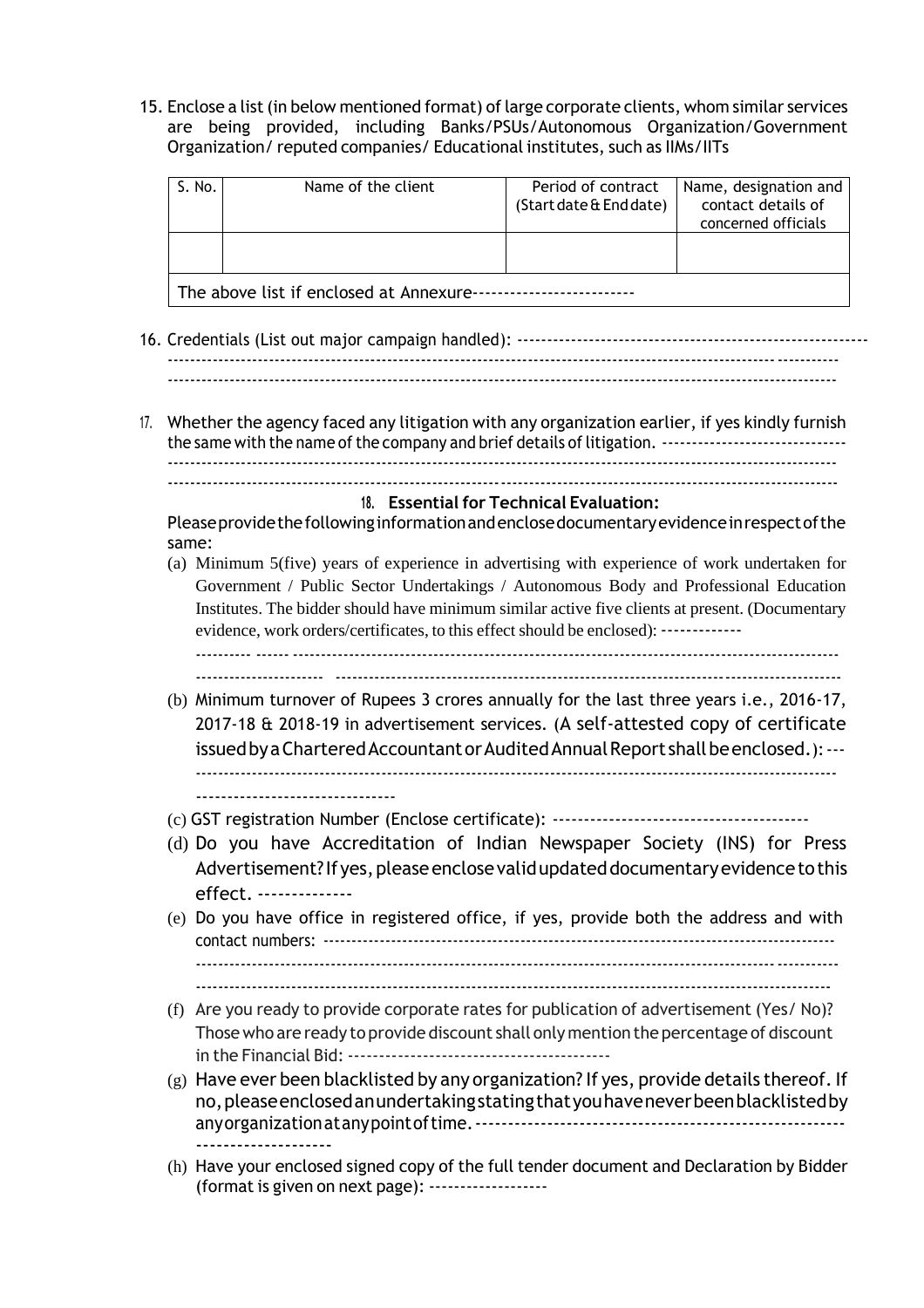## IIMR/Tender/2020-21/02 date 29/05/2020. **DECLARATION BY BIDDER (To be printed on bidder's letterhead)**

I/we ......................................................................................... declare and confirm that the information furnished, and attachments submitted with the application are true and correct.

I/we are aware that any false information provided here in will result in the rejection of my/our application forempanelment.

I/we shall be bound the acts of the duly authorized signatory who has signed this application and of any other person, who in future, may be appointed by us in his place whether or not an intimation of such changes has been given.

I/we undertake to communicate promptly to IIM Raipur any changes in the conditions or working of the firm.

No employee or direct relation of any employee of IIM Raipur is in a way connected as Partner/ Shareholder/Director/Advisor/Consultant/Employee etc. with the bidder/firm.

I/wehavereadandunderstoodIIMLucknow's termsandconditions forempanelmentandagree to abide by the same in all respects.

Signature

Place:……………………… (InCapitalLetter)

Name:

Designation:

Date:………………………… (Seal ofbidder)